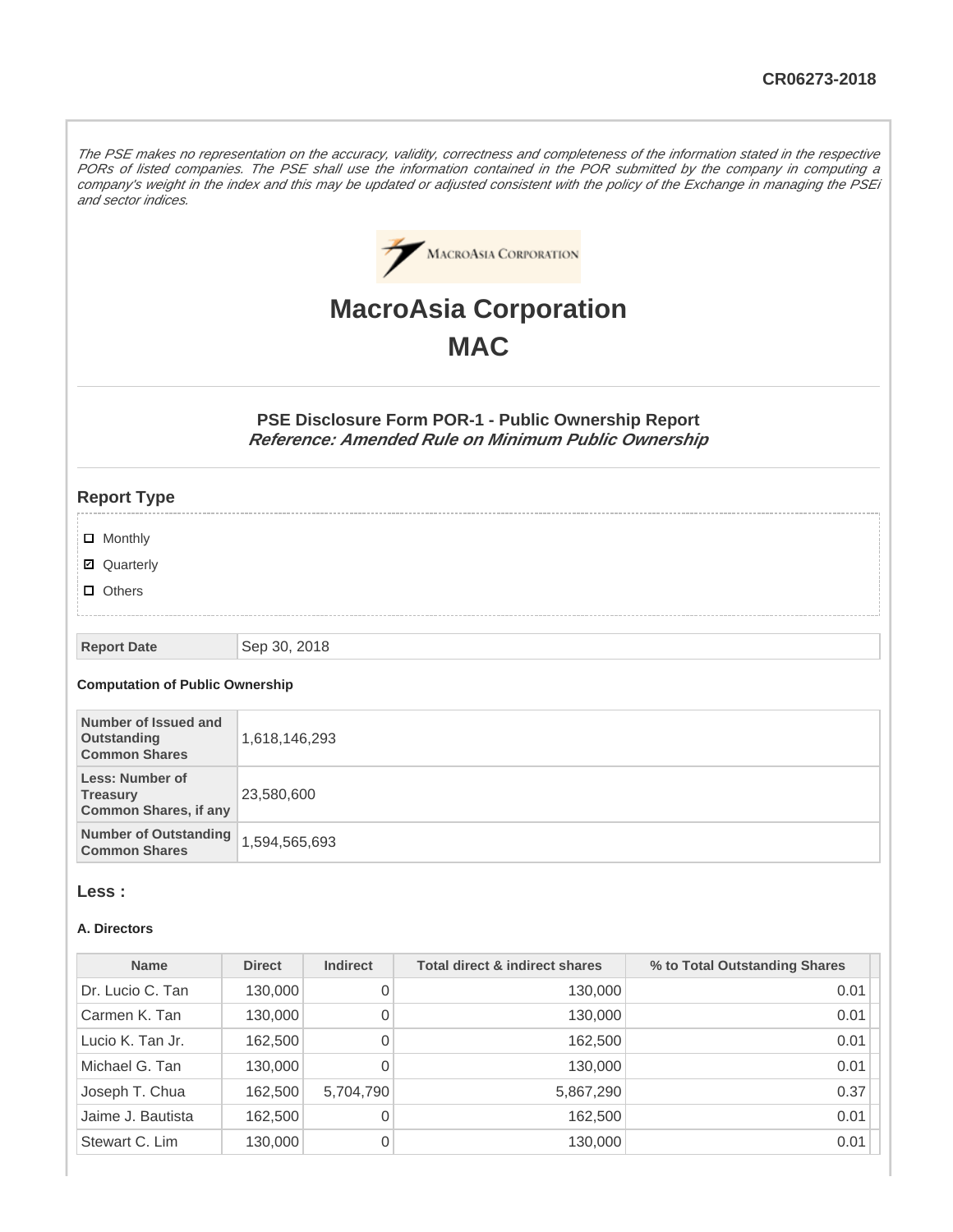| Johnip G. Cua    |           | 4,030,000  | 4,030,000  | 0.25 |
|------------------|-----------|------------|------------|------|
| Ben C. Tiu       | 130,000   |            | 130,000    | 0.01 |
| Marixi R. Prieto | 130,000   |            | 130,000    | 0.01 |
| Samuel C. Uy     | 130,000   | 765,700    | 895,700    | 0.06 |
|                  | 1,397,500 | 10,500,490 | 11,897,990 | 0.76 |

# **B. Officers**

| <b>Name</b>                     | <b>Direct</b> | <b>Indirect</b>   | Total direct & indirect shares | % to Total Outstanding Shares |
|---------------------------------|---------------|-------------------|--------------------------------|-------------------------------|
| Atty, Florentino M. Herrera III |               | 299,000 6,979,637 | 7,278,637                      | 0.46                          |
|                                 | 299,000       | 6.979.637         | 7.278.637                      | 0.46                          |

# **C. Principal/Substantial Stockholders**

| <b>Name</b> | <b>Direct</b> | Indirect | Total direct & indirect shares | % to Total Outstanding Shares |
|-------------|---------------|----------|--------------------------------|-------------------------------|
|             |               |          |                                |                               |
|             |               |          |                                |                               |

# **D. Affiliates**

| <b>Name</b>                            | <b>Direct</b> | Indirect       | <b>Total direct &amp; indirect</b><br>shares | % to Total Outstanding<br><b>Shares</b> |
|----------------------------------------|---------------|----------------|----------------------------------------------|-----------------------------------------|
| Baguio Gold Holdings Corp.             | 114,400,000   | $\overline{0}$ | 114,400,000                                  | 7.17                                    |
| Conway Equities, Inc.                  | 110,643,000   | 0              | 110,643,000                                  | 6.94                                    |
| Pan Asia Securities Corp.              | 45,784,700    | $\mathbf 0$    | 45,784,700                                   | 2.87                                    |
| Solar Holdings Corp.                   | 76,700,000    | 0              | 76,700,000                                   | 4.81                                    |
| Dragonstar Management Corp             | 69,875,000    | 0              | 69,875,000                                   | 4.38                                    |
| Profound Holdings, Inc.                | 61,750,000    | $\overline{0}$ | 61,750,000                                   | 3.87                                    |
| Excel Ventures, Inc                    | 61,626,500    | 0              | 61,626,500                                   | 3.86                                    |
| <b>Bigearth Equities Corporation</b>   | 60,450,000    | $\mathbf 0$    | 60,450,000                                   | 3.79                                    |
| Palomino Ventures, Inc.                | 37,570,000    | $\overline{0}$ | 37,570,000                                   | 2.36                                    |
| Primeline Realty, Inc                  | 32,500,000    | 0              | 32,500,000                                   | 2.04                                    |
| Artisan Merchandising Corp             | 32,500,000    | $\overline{0}$ | 32,500,000                                   | 2.04                                    |
| Golden Path Realty Corporation         | 32,500,000    | 0              | 32,500,000                                   | 2.04                                    |
| Clipper 8 Realty & Development<br>Corp | 32,500,000    | 0              | 32,500,000                                   | 2.04                                    |
| Absolute Holdings & Equities, Inc.     | 32,500,000    | $\mathbf 0$    | 32,500,000                                   | 2.04                                    |
| Caravan Holdings Corporation           | 32,500,000    | 0              | 32,500,000                                   | 2.04                                    |
| <b>Quality Holdings Inc</b>            | 32,500,000    | $\overline{0}$ | 32,500,000                                   | 2.04                                    |
| Sunway Equities inc                    | 29,081,000    | 0              | 29,081,000                                   | 1.82                                    |
| Infinity Equities Incorporated         | 28,600,000    | $\mathbf 0$    | 28,600,000                                   | 1.79                                    |
| <b>Bestview Development Corp</b>       | 28,600,000    | $\mathbf 0$    | 28,600,000                                   | 1.79                                    |
| <b>Basic Options Inc</b>               | 28,600,000    | 0              | 28,600,000                                   | 1.79                                    |
| Winsor Merchandising Corp              | 28,600,000    | 0              | 28,600,000                                   | 1.79                                    |
| Prima Equities & Investments Corp      | 28,600,000    | $\overline{0}$ | 28,600,000                                   | 1.79                                    |
| Legacy Holdings Inc                    | 28,600,000    | 0              | 28,600,000                                   | 1.79                                    |
| Kinston Realty & Development Corp      | 28,600,000    | $\overline{0}$ | 28,600,000                                   | 1.79                                    |
| <b>Wonderoad Corporation</b>           | 16,250,000    | 0              | 16,250,000                                   | 1.02                                    |